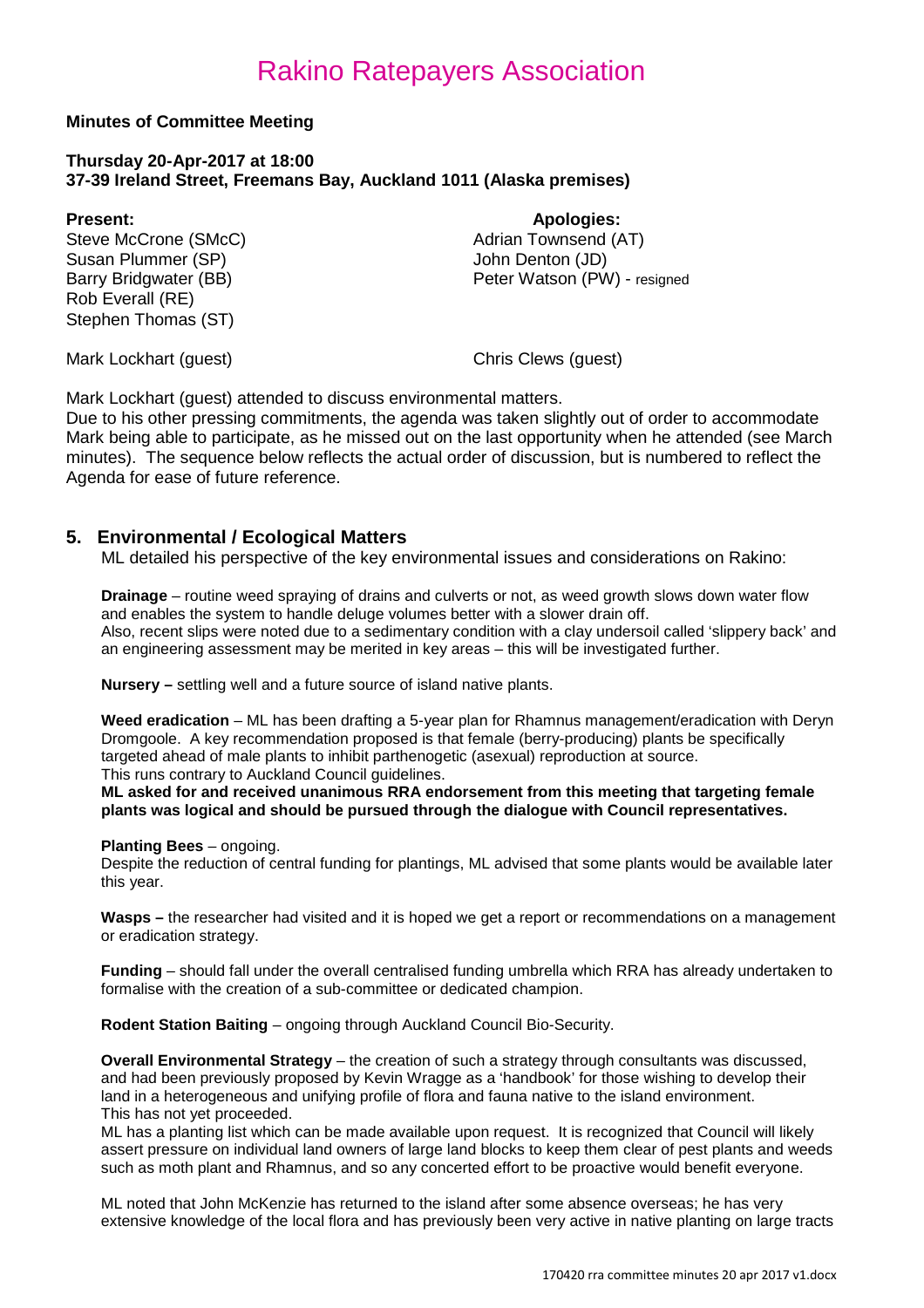of land, so should prove to be valuable source of knowledge and support for environmental matters.

#### **ML proposed to submit a written summary of his perspective on environmental matters to the Committee.**

SMcC thanked ML for his efforts and asked if he could provide a periodic update to the Committee on environmental matters and concerns; a standing invitation is in place to join future Committee meetings as desired or required when specific RRA involvement or support is sought.

#### **1. Welcome / Apologies / confirm Quorum**

Apologies were recorded from AT, JD, PW and CC as above.

Quorum was confirmed.

#### **2. Past Minutes**

Minutes from the previous Committee Meeting **(16-Mar-2016)** were circulated prior to this meeting and were proposed by the Chair for acceptance.

**They were proposed for acceptance by SMcC and accepted unanimously for adoption and publication to the website.**

#### **3. Finances and Correspondence**

#### a) **Committee Administration**

It was noted that PW had tendered his resignation through RE from both the RRA Committee and Community Hall Sub Committee but was unable to attend this meeting personally due to family commitments. (See also below).

His resignation was accepted and PW was thanked *in absentia* by SMcC for his contribution to advancing the review of options for the Community Hall.

On behalf of JD and at his request, RE circulated a letter from Syd Beguely of Allendale Consulting Ltd dated 11-Oct-2016 regarding accounting review recommendations to 'improve the effectiveness and transparency of the Association's processes'. These recommendations are being implemented but are not yet complete.

JD reminded BB that, as Treasurer, he needed to prepare the cash book for the financial year 2016-7 for use in year-end accounts post-June 2017. **Action: BB**

RE also addressed an item regarding a typo on Page 3 in the minutes to the Committee Meeting of 17-Feb-2016. The value of \$100 for the Akl Transport licence fee should have read \$1000. RE proposed an amending resolution that the figure of \$100 be amended to \$1000 and this was unanimously accepted.

#### **Action: RE to amend the record and correct the version posted to the RRA website**

#### b) **Review of Easter Events**

SMcC summarized a varied and very successful Easter Saturday programme of events: **Children's Fishing Competition**, with prizes kindly donated by Burnsco via Ashley Denton. Special thanks to Lez, Tom, Sheryl and SP for making it such a success.

**Easter Egg Hunt** immediately after the Fishing, kindly organized by John and the Denton family.

▶ Market Day – another great success thanks to the many contributors organized by Stacey Thomas and friends, and augmented this time with the coffee caravan (see below). RE reported that an additional nine sets of Bokashi bins had been sold (with four pending delivery and not yet paid for).

▶ Home Bay Movie Night organized by Chris Clews and Stephen Wong and their able band of fund raisers, which was attended by about 80 people.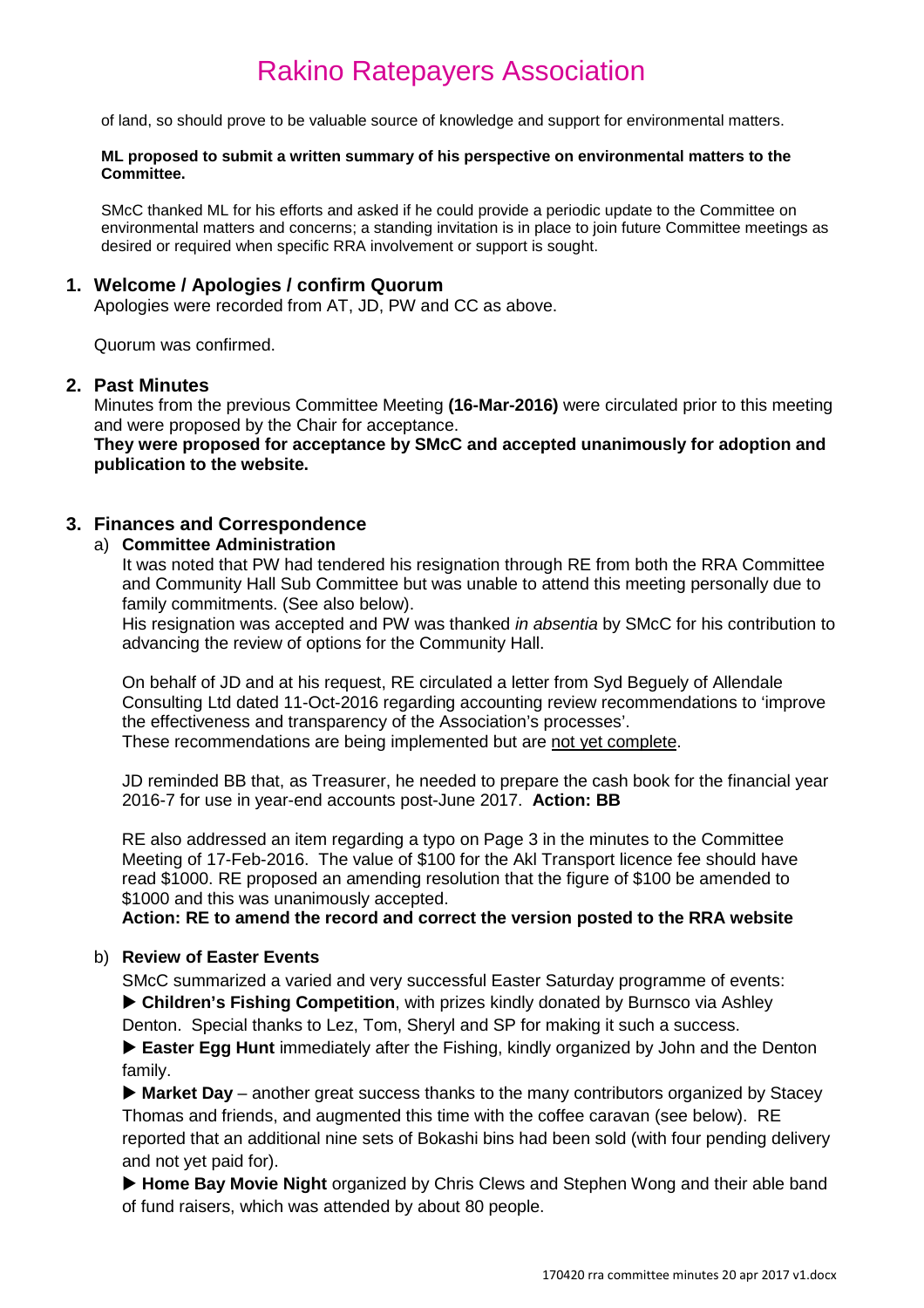**Holly and the Bluenotes** performed three blues sets in the Community Hall from 8pm to midnight, again very well attended and supported.

The next major opportunity for community events will be the Labour Day weekend, when it is anticipated that Market Day will again be staged. The success of the Band suggests this could also be repeated.

It is also the point to recognize and celebrate the  $50<sup>th</sup>$  Anniversary of the RRA, and a champion (or sub- committee) will be appointed to plan this accordingly.

#### c) **Financial Report**

BB was not in a position to present a financial report, but was asked to do so for the next meeting and thereafter by SMcC.

RE advised that the value of RRA funds held in trust via John Vague with BNZ (account number 80707091-00001, Term Investment) was valued at **\$23,246.54** on 17-Mar-2017. The funds are due to be reinvested but Mr Vague had signalled dissatisfaction with the performance of the bank and was considering placing the investment elsewhere. He had also reiterated to RE that the trustees hoped to have suitable community investment projects for which some of the funds might be utilised in future.

#### **d) Expenditure Approvals**

RE proposed that:

 John Denton be reimbursed **\$121.88** for the cost of Easter eggs purchased for the Easter egg hunt (see above). **Agreed unanimously**.

▶ Josh McCann be reimbursed \$500 which is the agreed contribution to be made by RRA to the Band's traveling costs (see above). **Agreed unanimously**.

The Band received additional individual donations towards their performance, as well as collecting a gold coin donation on the door. No koha was requested by RRA although the band was asked to register the event on the Council website.

#### e) **2016-7 Membership Subs**

RE reported that two subs had been paid by Geoff Whitham (renewal) and Steve & Pip Livesay (new RRA members)

### f) **Correspondence IN / OUT – reported by RE**

The 'Lonely Island' guide had attracted a lot of very positive feedback, both verbal and written. It is anticipated that it should be revisited in alternate years for updating and ongoing improvement.

AT wrote on 27-Mar-2017 to report on a discussion and formalised a recommendation which he requested be tabled in his absence:

*'To create sub-committees for a) recurring aspects of the RRA that take time and b) one off projects. These include:*

- *Save the Community Hall. Already in progress.*
- *Entertainment. Already in progress.*
- *Environment.*
- *Funding Applications.*
- *Infrastructure (roads/rubbish, etc.)'*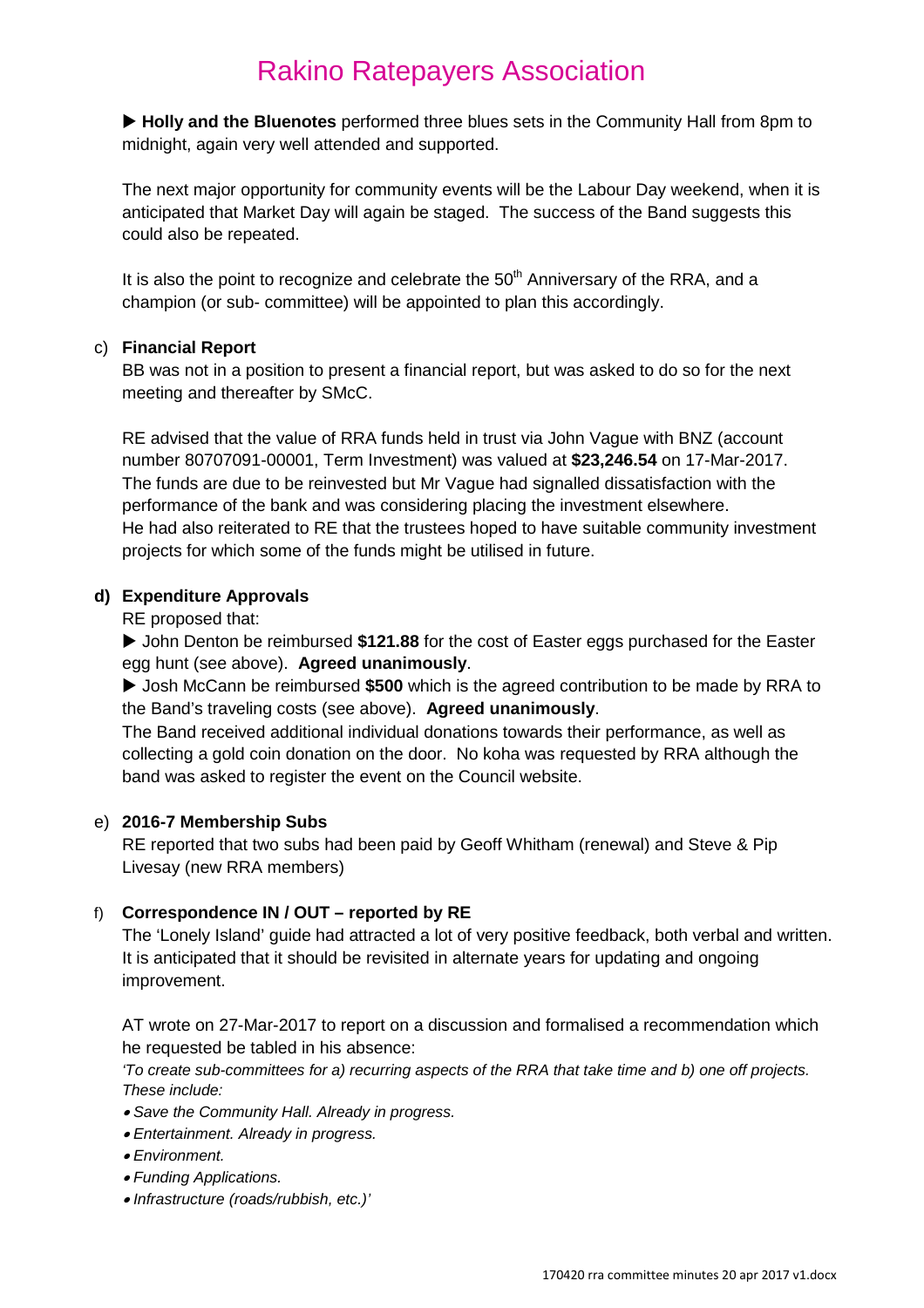This was unanimously agreed as a principle, although it was also accepted that in certain cases an individual champion may be more appropriate, rather than a full sub-committee, in the interests of productivity.

Bev Postmaa confirmed that an events diary would be made available in the Hall as well as another book to record anyone borrowing the fire pump or related equipment. She also noted that the combination to the poisons cupboard lock is written on the wooden shelf struts immediately above it, high enough to be out of sight of children.

Kevin Wragge had referred a web site link for native tree planting, which fits with ML's efforts. See<https://www.treesthatcount.co.nz/about> (also on Facebook).

### **4. Community Hall Sub Committee**

The sub-committee was confirmed as Stephen Thomas, Sue Plummer and Chris Clews. Doug Armstrong has confirmed that he is not able to be involved but will lend whatever support he can and SP will act as his liaison.

SMcC confirmed that he is not able to be involved in the sub-committee due to existing commitments.

Hank Postmaaa had confirmed (via RE) that he would not be able to participate in the subcommittee but was able to offer technical input and guidance (e.g. building code) upon request.

It was agreed that no additional sub-committee members be sought at this stage, as there was no limit on how many people it could engage with to seek their input.

PW has submitted a set of documentation to RE which will be circulated soonest as a hand-over; PW has signalled his availability to meet and discuss his findings with the sub-committee to ensure an effective transfer of understanding.

RE has previously circulated an old architectural survey of the building dating from 2004.

It was agreed that the issue over land title was something which could be pursued in parallel with all other activities, as this was patently a 'stopper' and outside our immediate ability to act on or resolve as it's an internal matter for the Council and is being handled as one of a suite of comparable land title situations with other regional properties.

JD, (through RE) submitted some information secured in strictest confidence for the attention of the Community Hall sub-committee only and this was circulated for consideration. It is specifically not identified in this record in order to respect the confidentiality requested.

#### **SMcC confirmed that the sub-committee needs to elect a Chair.**

The target date for reporting back is the end of June 2017 (or as advised by the sub-committee).

**5. Already covered above.**

#### 6. **Waste Management Matters**

It was noted that Hazel Durkin of Auckland Council had been invited to attend this meeting, but had asked to postpone in favour of one of her colleagues coming along to a future meeting t.b.c., whom she considers more experienced in organic waste techniques.

Future attendance will be co-ordinated through RE and Hazel, and there is a standing invitation to attend the Committee meeting for Council representatives for specific issues and initiatives in the spirit of maintaining effective liaison.

Hazel had visited the island on Easter Saturday, meeting with SMcC and RE and getting an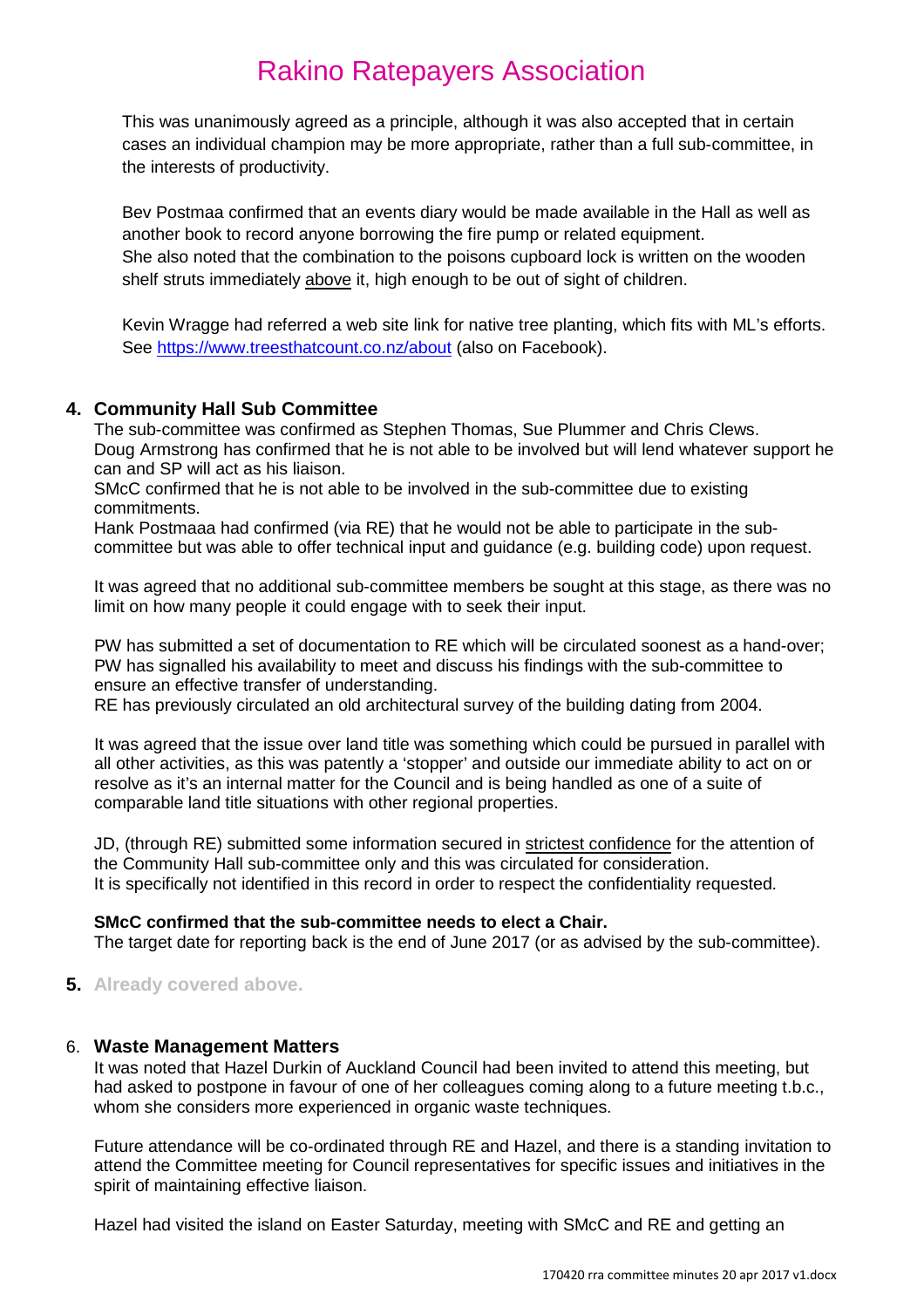improved understanding of the community, as well as meeting with Council contract staff.

It was confirmed that any member of RRA or the Rakino community was welcome to attend the venue immediately prior to a Committee meeting. Issues or matters of concern meriting urgent consideration by the RRA Committee could be tabled and explained to facilitate discussion within the Committee. Advance notification to the Secretary would be requested, in order to ensure availability of Committee members before commencement of the meeting itself.

#### **7. Review of Action Summary and Work in Progress**

See following – individual actions updated and new ones added.

#### **8. New Business**

JD (via RE) tabled concerns about the state of the island's roads after recent heavy rain, which have also been escalated by Kevin Wragge several times in recent months.

A programme of work by Akl Transport to grade and stabilise roads and to restore drainage ditches would appear to be necessary to ensure adequate management of wastewater and restoration of a reasonable driving surface, especially in places like the dip in Woody Bay Road. Further action may also need to be supported with regards to vehicles parked at the roadside in Ocean View Parade and approaches to Sandy Bay.

It was proposed that the island be walked and photographed to document and then report to Akl Transport to seek resolution.

Maurice Brown is to be approached to determine what the escalation path is with the Council, as he is the appointed contractor.

The upper West Bay DoC sign has been accidentally damaged in collision with a turning vehicle and will be replaced.

#### **Action: RE to liaise with Akl Council accordingly**

New triangular Fire warning signs are now in storage on the island and Hank may need assistance to get these mounted. He will advise RE if/when assistance is required.

RE confirmed that islander Hugo Gibbs had kindly donated some roadside signage plus a large square sign (all dry wipe type signs) to be mounted at the Hall for community communication and publicity purposes.

### **9. Next Meeting Dates**

**Thursday 18-May-2017** – Alaska premises, Ireland Street, Freemans Bay. **Thursday 15-Jun-2017**– Alaska premises, Ireland Street, Freemans Bay.

The meeting closed at 20:00.

NB: Future absences:

(AT - notified absence overseas 22 June to 22 July inc.)

(SP - absent overseas from 05 June to 07 July inc.)

(RE - likely to be absent during June)

(JD - absent: 21 May - 13 July, 26 Sept - 2 Oct; 8 Oct - 31 Oct)

Meetings default to the third Thursday each month, unless by prior change, starting promptly at 6:00 pm – please diarise.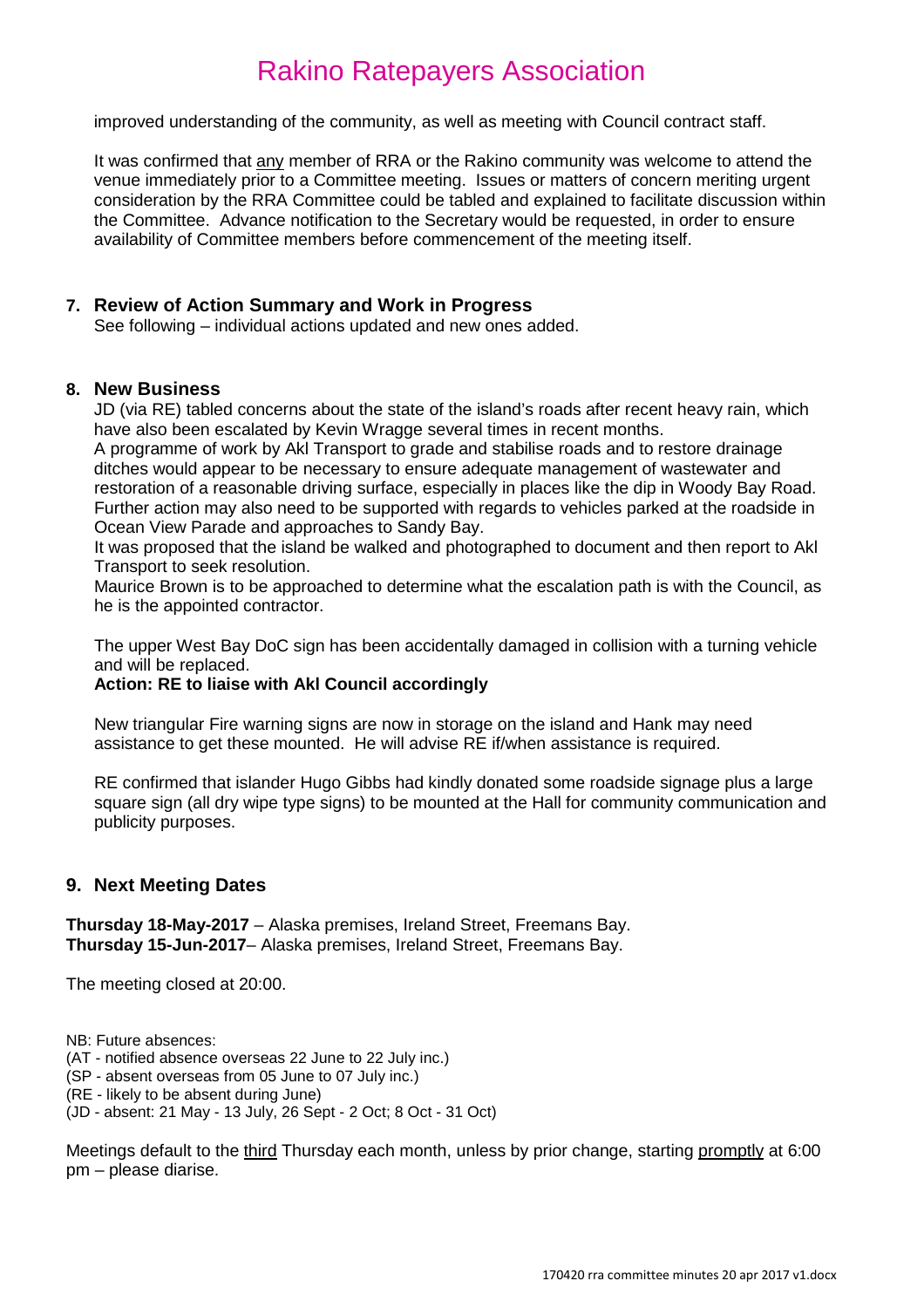### **Action Summary and Work in progress**

| Escalation of roading and drainage issues to AkI Transport                                                                                                                                                                        | <b>Committee</b>                              |
|-----------------------------------------------------------------------------------------------------------------------------------------------------------------------------------------------------------------------------------|-----------------------------------------------|
| Expand on the outline 'way we do things round here' code for Rakino - AT agreed<br>to ask wife, Tania, to give some thought to expanding this document.                                                                           | <b>AT</b>                                     |
| Complete take up of the Treasurer role and commence regular reporting.<br>BB to verify on line bank account access and write up cashbook for 2016-7<br>financial year.<br>Also implementation of Accounts Review recommendations. | <b>BB</b>                                     |
| Development of strategic plan (inc. items raised in the AGM) and key strategic<br>threads (e.g. Environmental; weed eradication; etc.) and major focal areas from<br>Survey.                                                      | <b>Committee</b>                              |
| Committee to progress formation of Funding/Grant Sub-Committee to underpin<br>RRA Strategy and improve leverage from available funding sources.                                                                                   | <b>Committee</b>                              |
| Assemble calendar of annual community funding rounds and points of<br>contact/reference (summary in March 2017 minutes)                                                                                                           | <b>BB</b>                                     |
| Review of Rakino Budget data sourced by PW from AKL Council - this also fits with<br>the formation of a Funding/Grant Sub-Committee noted above                                                                                   | <b>Committee</b>                              |
| Determine initiatives to increase membership - to be brainstormed (50/100, etc.)                                                                                                                                                  | <b>Committee</b>                              |
| Investigate grant options for seating at viewpoints (carried forward) plus<br>replacement of Sandy Bay seating (raised at AGM) - carried forward for inclusion<br>under Funding/Grant Sub-Committee focus                         | <b>Committee</b>                              |
| STANDING ITEM: generate copy for potential inclusion in the Rakino News.                                                                                                                                                          | <b>Committee</b>                              |
| Consider future island social events 2017                                                                                                                                                                                         | <b>Committee</b>                              |
| Consider 50 <sup>th</sup> Anniversary celebration of RRA - sub-committee to be formed, to<br>consider an event on Labour Day weekend 2017. CARRIED FORWARD                                                                        | Committee ><br><b>Sub-Committee</b>           |
| Elect Chairperson.<br>Review data and progress discussions regarding Community Hall options within<br>TOR, first stage.<br>First report due end-June 2017.                                                                        | <b>Community Hall</b><br><b>Sub-Committee</b> |
| Fire Training - Winter 2017 - Hank and Bev to liaise with Rory and advise of any<br>support they need from RRA. SP to liaise on behalf of the Committee                                                                           | HP & BP<br><b>SP</b>                          |
| Action the recommendations of the Financial Reviewer for 2015-6 accounts.<br>Effective from January 2017 - carried forward.                                                                                                       | JD / BB                                       |
| New Financial Reviewer to be identified if requirement is confirmed.                                                                                                                                                              | <b>JD &gt; Committee</b>                      |
| Progress Rhamnus strategy with DoC                                                                                                                                                                                                | <b>Mark Lockhart</b>                          |
| Submit written perspective on Environmental priorities for Rakino.<br>To join future Committee meetings as necessary.                                                                                                             | ML                                            |
| STANDING ITEM: Liaise with Auckland Harbour Master regarding moorings.                                                                                                                                                            | <b>RE</b>                                     |
| Sell remaining Bokashi Bin and Zing stock - ongoing.<br>Complete terminal grant reporting to Akl Council.                                                                                                                         | <b>RE</b>                                     |
| Liaise with AKL Transport lawyers and Fee Langstone to terminate all lease                                                                                                                                                        | <b>RE</b>                                     |